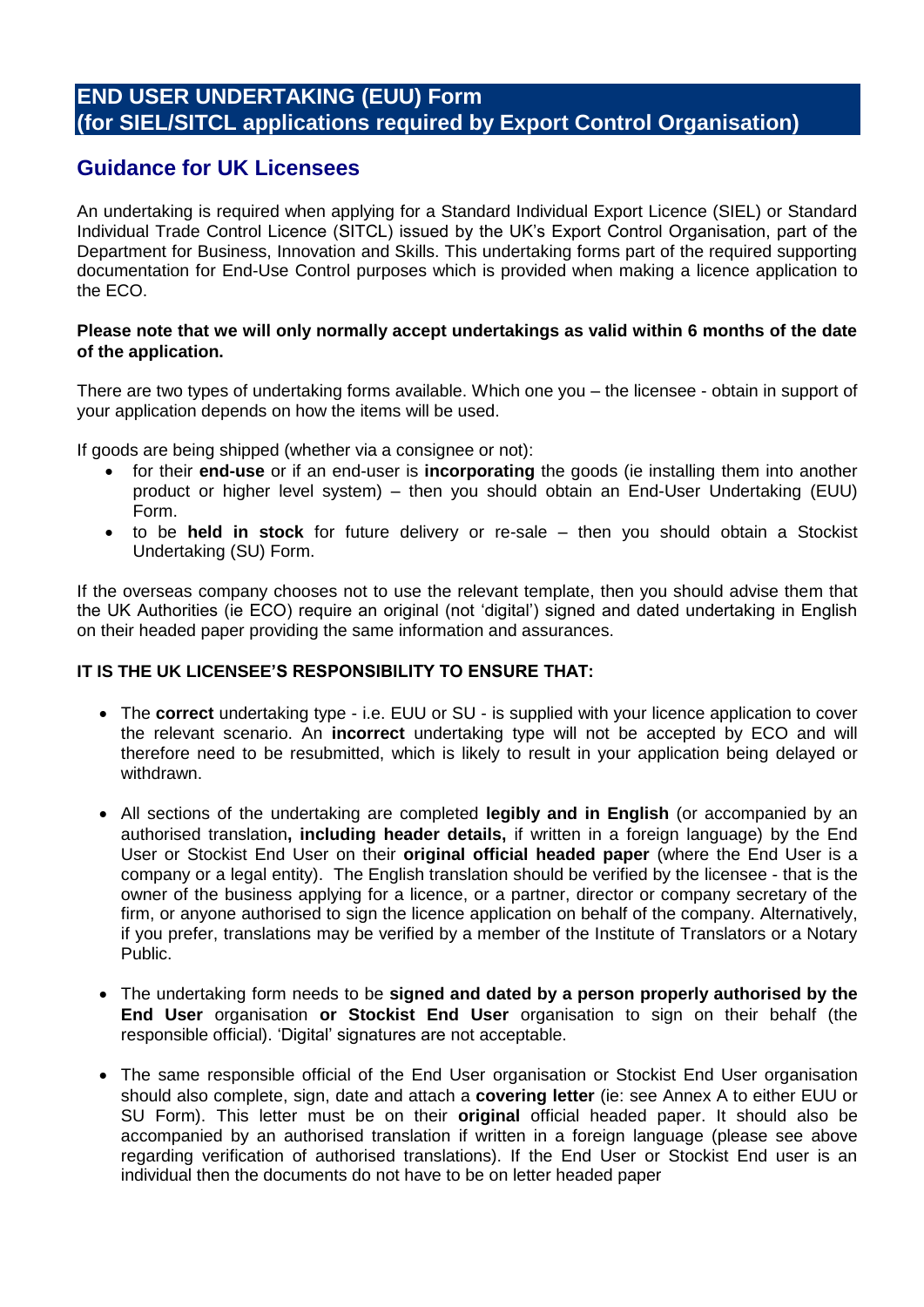- Copies of the relevant form and covering letter should be attached to the completed licence application on ECO's SPIRE database – [https://www.spire.bis.gov.uk](https://www.spire.bis.gov.uk/)
- The **original** EUU or SU together with the Covering Letter must be obtained and kept by you at your premises. These **original** documents may be requested by ECO at any time.
- To help reduce further 'requests for information' from ECO during licence processing you should establish as part of your standard procedures whether the items are being shipped to an end user or a stockist and forward the relevant guidance to them about which form to complete and how to complete it correctly.
- If we request a revised EUU during processing of your application, it should include **all** of the EUU pages and be newly dated.
- Be mindful of references to any unfamiliar abbreviations or acronyms particularly those referring to consignees or end-users. To avoid requests for information (RFIs) from ECO which might delay your application, acronyms should be spelt out in full.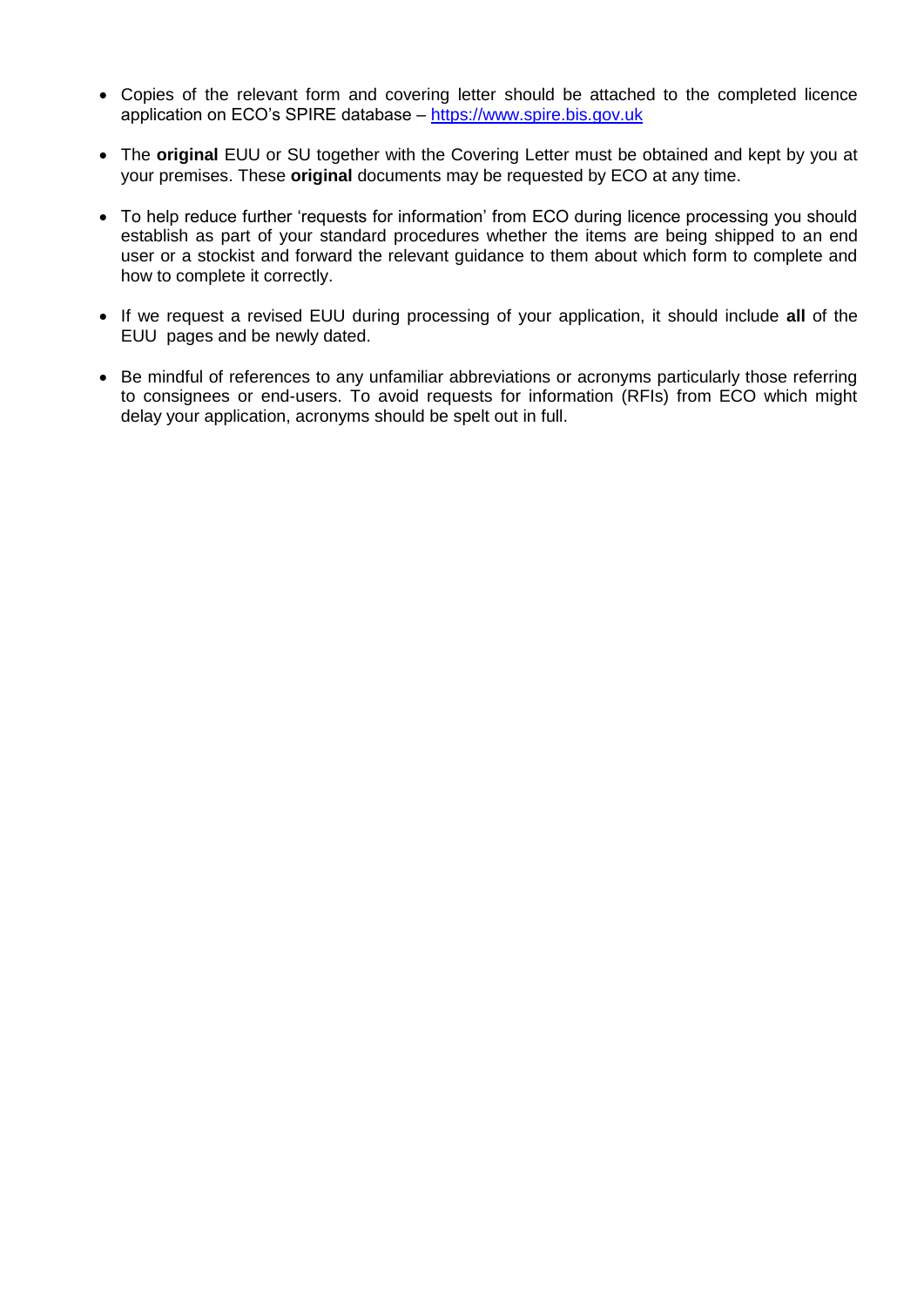# **Guidance for end-users to complete template and covering letter**

**This End User Undertaking (EUU) Form and Annex A must be provided when you order goods which are to be used by you (whether via a Consignee or not). Both documents must be completed on your company's letter headed paper. Please note that if you are an individual these documents do not have to be on letter headed paper.** 

**Please read the following 'Explanation of Terminology' carefully for guidance on completing the EUU form.** 

- <sup>1</sup> The UK Licensee is the person or body who is either exporting the goods abroad, or brokering the movement of the goods concerned, each of which may be direct to you or via a separate consignee.
- 2 If not known, the Licensee's Reference can be left blank for completion by the Licensee.
- $3$  The Consignee is the person or body, who is the first recipient of the goods .This can be yourselves or it can be another person or body within your country or in another country. If you are both the Consignee and the End User, then you must enter your own details in boxes (c) and (d).
- <sup>4</sup> As the End User you will be receiving the goods for **end-use** so boxes (e) and (f) must be completed. If you incorporate the goods into another product or higher level system, then you are still the End User for the purposes of the movement of the items.
- <sup>5</sup> The End User in this section refers to the entity at the time of shipment.
- <sup>6</sup> The goods in this section refer to those at the time of shipment. **NB**: If goods are being incorporated into another product or higher level system then this information should be included in Section 3.
- 7 The UK Authorities need to understand what the goods are and so a detailed description of the main item or items is required. If, for example, the main item or items are accompanied by a long list of spares, components or accessories, you should also indicate this in section 2.
- 8 If the goods are to be 'incorporated' by you (ie: installed into another product or higher level system) then that product/higher level system, its use and ultimate end user (which may be within or outside your destination) should be described where known in Section 3.
- <sup>9</sup> Section 4 must be signed and dated by you as the End User since you are using the goods mentioned in Section 2. This includes where you incorporate the goods into another product or higher level system. This section should be signed and dated by a person within your organisation with authority to sign on behalf of the company/organisation. 'Digital' signatures are **not** acceptable
- $10$  For an up-to-date list of applicable destinations subject to arms embargoes, please go to the [export control pages of the Businesslink website](http://www.businesslink.gov.uk/exportcontrol) and access the link to "Current Export Restrictions"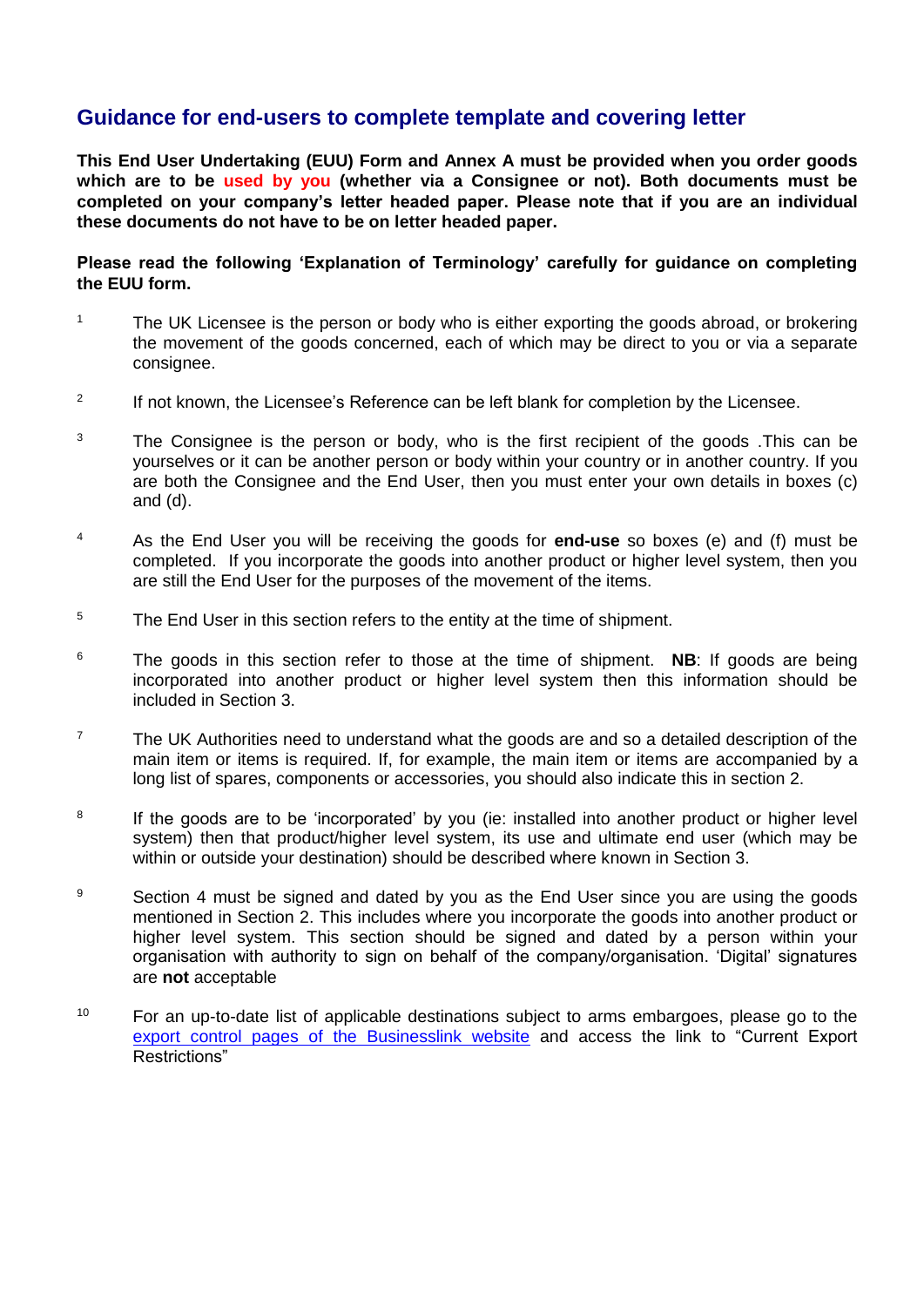#### **SECTION 1 – PARTIES**

| (a) Name of UK Licensee <sup>1</sup>                                                                                              | (b) Licensee's Reference <sup>2</sup>                                                             |
|-----------------------------------------------------------------------------------------------------------------------------------|---------------------------------------------------------------------------------------------------|
| (c) Name of Consignee 3                                                                                                           | (d) Consignee's Address                                                                           |
| (e) Name of End-User 4                                                                                                            | (f) End-User's Address                                                                            |
| (g) Is the End user the armed forces or<br>internal security forces of the<br>country $2^5$<br>Please DELETE an option:<br>Yes/No | (h) Specific location where goods will be used<br>or based (if known) and if different from (f) 6 |

### **SECTION 2 – GOODS**

| (a) Quantity of                                                                                                                                             | (b) Description of the Goods <sup>7</sup>                                    |
|-------------------------------------------------------------------------------------------------------------------------------------------------------------|------------------------------------------------------------------------------|
| Goods                                                                                                                                                       | (for consumable goods, include length of time supplies are expected to last) |
|                                                                                                                                                             |                                                                              |
|                                                                                                                                                             |                                                                              |
|                                                                                                                                                             |                                                                              |
|                                                                                                                                                             |                                                                              |
|                                                                                                                                                             |                                                                              |
|                                                                                                                                                             |                                                                              |
|                                                                                                                                                             |                                                                              |
|                                                                                                                                                             |                                                                              |
|                                                                                                                                                             |                                                                              |
|                                                                                                                                                             |                                                                              |
| (If you need to use continuation sheets, each must carry the licensee's reference, and<br>must be signed and dated by the same person who signs this form.) |                                                                              |
|                                                                                                                                                             |                                                                              |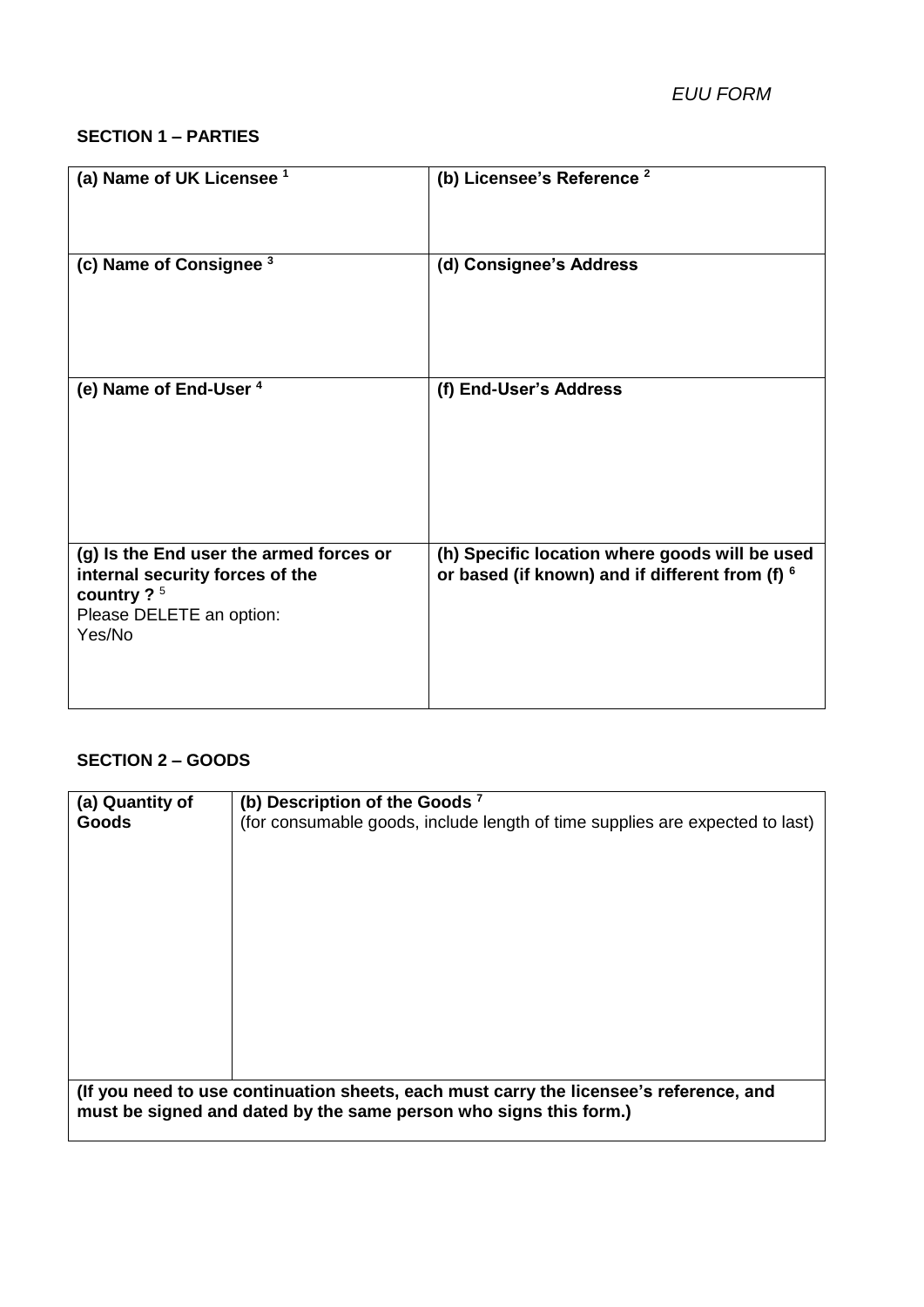#### **SECTION 3 – END-USE OF THE GOODS**

**Please set out the specific purposes for which the goods are to be used by the end-user**  (including, if applicable, where the goods are being incorporated) **<sup>8</sup>**

#### **SECTION 4 – END-USER UNDERTAKING <sup>9</sup> (to be completed by the person or body named in 1(e) and 1(f))**

We – the person or body named at  $1(e)$  and  $1(f)$  – certify that we are the end-user of the goods described in Section 2, which are to be supplied by the licensee named in 1(a). We further certify that we shall use the goods for the purposes described in Section 3; that the goods will not be used for any purpose connected with chemical, biological or nuclear weapons, or missiles capable of delivering such weapons; that they will not be re-exported or otherwise re-sold or transferred if it is known or suspected that they are intended or likely to be used for such purposes; that the goods will not be reexported or otherwise re-sold or transferred to a destination subject to UN, EU or OSCE embargo where that act would be in breach of the terms of that embargo <sup>10</sup>; and that the goods, or any replica of them, will not be used in any nuclear explosive activity  $^{\mathrm{i}}$  or unsafeguarded nuclear fuel cycle  $^{\mathrm{ii}}$ .

| <b>Sign Here</b>  | Date                                                                                                                                                                                                                           |  |
|-------------------|--------------------------------------------------------------------------------------------------------------------------------------------------------------------------------------------------------------------------------|--|
|                   | (Signature of official of End User)                                                                                                                                                                                            |  |
| <b>Print Name</b> |                                                                                                                                                                                                                                |  |
|                   | (Add Name of Signatory in Capitals)                                                                                                                                                                                            |  |
| Role              |                                                                                                                                                                                                                                |  |
|                   | (Add Job Title of Signatory in Capitals)                                                                                                                                                                                       |  |
| Note              |                                                                                                                                                                                                                                |  |
|                   | includes research on or development, design, manufacture, construction, testing or maintenance of any nuclear<br>explosive device or components of subsystems of such a device.                                                |  |
| ii.               | includes research on or development, design, manufacture, construction, operation or maintenance of any react<br>saliaal faailitu aasunaasa missi fabasatan missi meessaasasa missi missi famika aanamatan af isatamaa af aasu |  |

ance of any reactor, critical facility, conversion plant, fabrication plant, reprocessing plant, plant for the separation of isotopes of source or special fissionable material, or separate storage installation, where there is no obligation to accept IAEA safeguards at the relevant facility or installation, existing or future, when it contains any source or special fissionable material; or of any heavy water production plant where there is no obligation to accept IAEA safeguards on any nuclear material produced by or used in connection with any heavy water produced therefrom; or where any such obligation is not met.